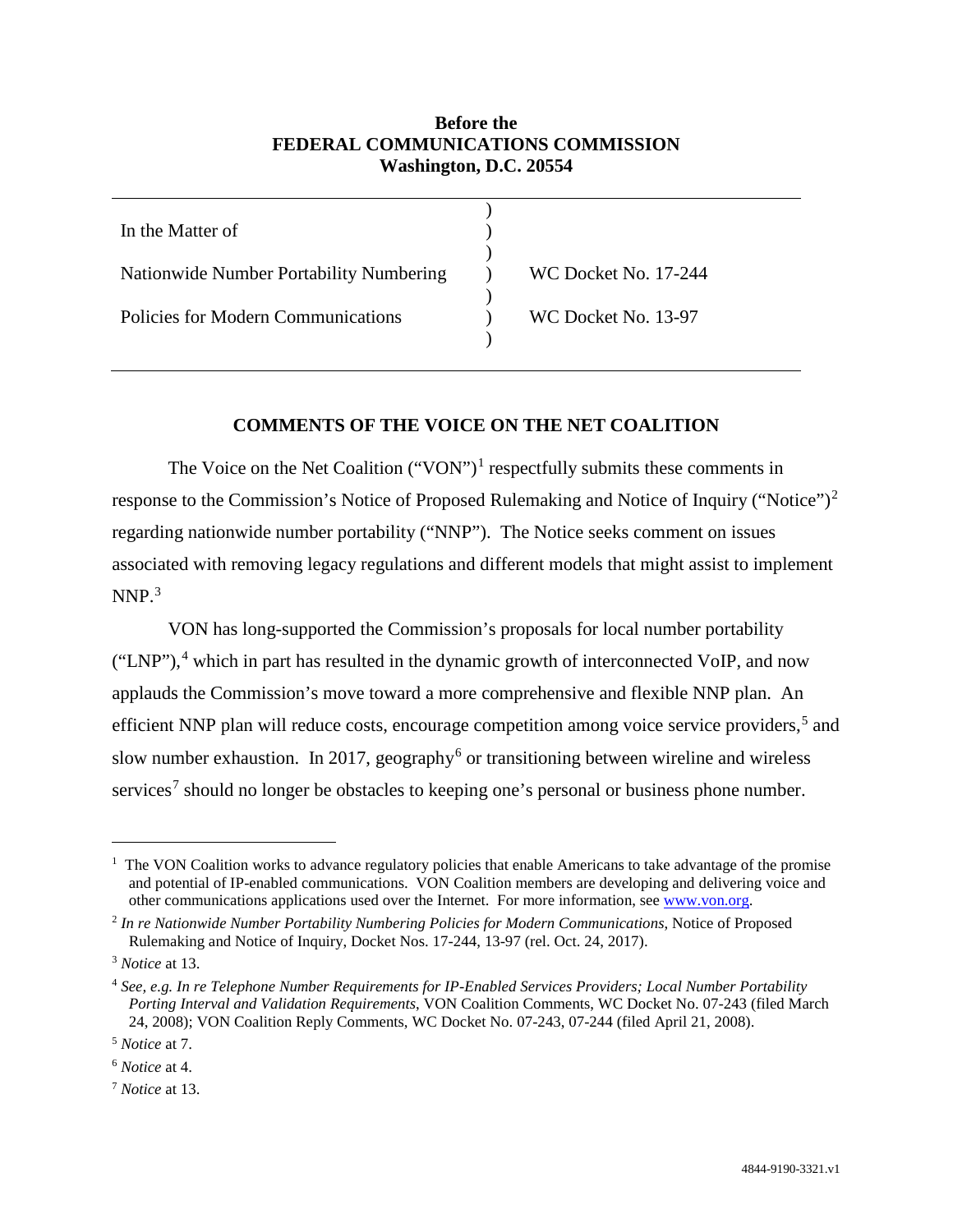Further, removing existing inefficiencies in the current procedure,  $8$  such as the N-1 requirement  $9$ and archaic interexchange dialing parity requirements, <sup>[10](#page-1-2)</sup> is simply good policy.

#### **I. Nationwide number portability benefits consumers and competition.**

VON supports the Commission's goal of bringing the benefits of number portability to all. Those who wish to move to and from areas with rural or regional carriers, or simply to migrate from PSTN to interconnected VoIP services, should have the option to make those choices without risk of losing a telephone number.<sup>[11](#page-1-3)</sup> Like LNP before it, moving toward NNP will help "fulfill the [Communications] Act's goal of facilitating a 'rapid, efficient, Nationwide … communication service.'"[12](#page-1-4) A modern national numbering plan will present Americans with real options for number portability, including national carriers, local and rural carriers, and VoIP providers.

A more efficient porting and numbering plan will also enhance competition by "[e]nsuring that telephone numbers do not act as barriers to competition between carriers of various sizes and technologies ...."<sup>[13](#page-1-5)</sup> Despite attempts to provide an even playing field for interconnected VoIP providers,<sup>[14](#page-1-6)</sup> the current rate center-focused system limits the ability to port to and from certain LECs. The widespread adoption of VoIP and other forms of over the top communications further reflects the need for a porting plan available to consumers of all types and for carriers of all sizes and locations. The Commission's proposal is an important step to promote a more robust and competitive market for consumers.

<span id="page-1-0"></span> <sup>8</sup> *Notice* at 6.

<span id="page-1-1"></span><sup>9</sup> *Id.*

<span id="page-1-2"></span><sup>10</sup> *Notice* at 7.

<span id="page-1-3"></span><sup>11</sup> *Notice* at 2.

<span id="page-1-4"></span><sup>&</sup>lt;sup>12</sup> In the Matter of Tel. No. Requirements for IP-Enabled Services Providers Loc. No. Portability Porting Interval *and Validation Requirements IP-Enabled Services Tel. No. Portability Final Reg. Flexibility Analysis Numbering Resource Optimization*, Report and Order, Declaratory Ruling, Order on Remand, and Notice of Proposed Rulemaking, 22 FCC Rcd 19531, 19540 (2007) ("Telephone Number Requirements") (citing 47 U.S.C. § 151).

<span id="page-1-5"></span><sup>13</sup> *Notice* at 3.

<span id="page-1-6"></span><sup>14</sup> *See, e.g. Telephone Number Portability*, Second Report and Order, 12 FCC Rcd 12281, 12283 (1997) ("Second Number Portability Order").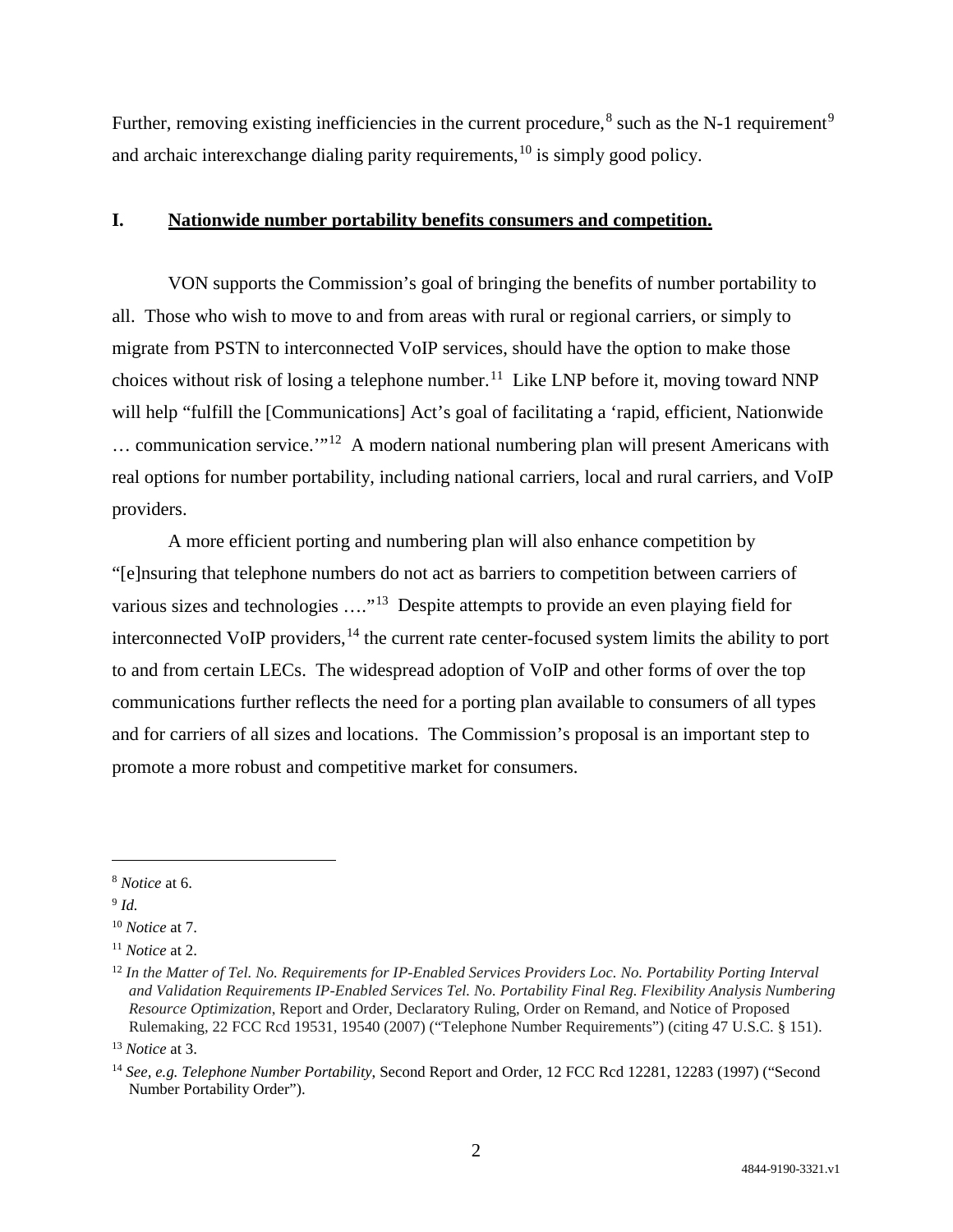Finally, untying consumers from their original rate centers will improve stability by slowing number exhaust. Widespread provision of LNP has helped, and now the promise of a real nationwide porting plan will continue to slow number exhaust.<sup>[15](#page-2-0)</sup>

## **II. Certain Legacy Regulations Are No Longer Necessary.**

VON has long supported "[s]wift and efficient number portability."[16](#page-2-1) At its inception, the N-1 requirement was a sensible and efficient approach to call routing in light of the competitive landscape.<sup>17</sup> Now, however, handing off a call just because it looks like it is interLATA is no longer an efficient practice. The nature of a true NNP environment, particularly in an era of widespread LNP, makes it prudent for an originating carrier to query a number itself if it is able.

The competitive benefits of removing the interexchange dialing parity requirement are twofold. First, the FCC's plan recognizes that today's market is radically different from what consumers faced in 1982.[18](#page-2-3) The advent and explosive growth of broadband and interconnected VoIP services,<sup>[19](#page-2-4)</sup> along with other all-service carriers, means that consumers have more choices than ever before. As a result, consumers are no longer at the whim of a small number of incumbent LECs to provide access to long distance carriers.<sup>[20](#page-2-5)</sup>

<span id="page-2-0"></span> <sup>15</sup> *Notice* at 16. *See also Telephone Number Requirements* at 19542.

<span id="page-2-1"></span><sup>16</sup> *See* VON Coalition Reply Comments, WC Docket No. 07-243, 07-244, at 2.

<span id="page-2-2"></span><sup>17</sup> *Notice* at 9.

<span id="page-2-3"></span><sup>18</sup> *Notice* at 10 (citing *See Petition of USTelecom for Forbearance Pursuant to 47 U.S.C. § 160(c) from Enforcement of Obsolete ILEC Legacy Regulations That Inhibit Deployment of Next-Generation Networks et al.*, Memorandum Opinion and Order, 31 FCC Rcd 6157, 6183-84 (2015) ("2015 USTelecom Forbearance Order").

<span id="page-2-4"></span><sup>19</sup> *Notice* at 10.

<span id="page-2-5"></span><sup>20</sup> *Notice* at 7.